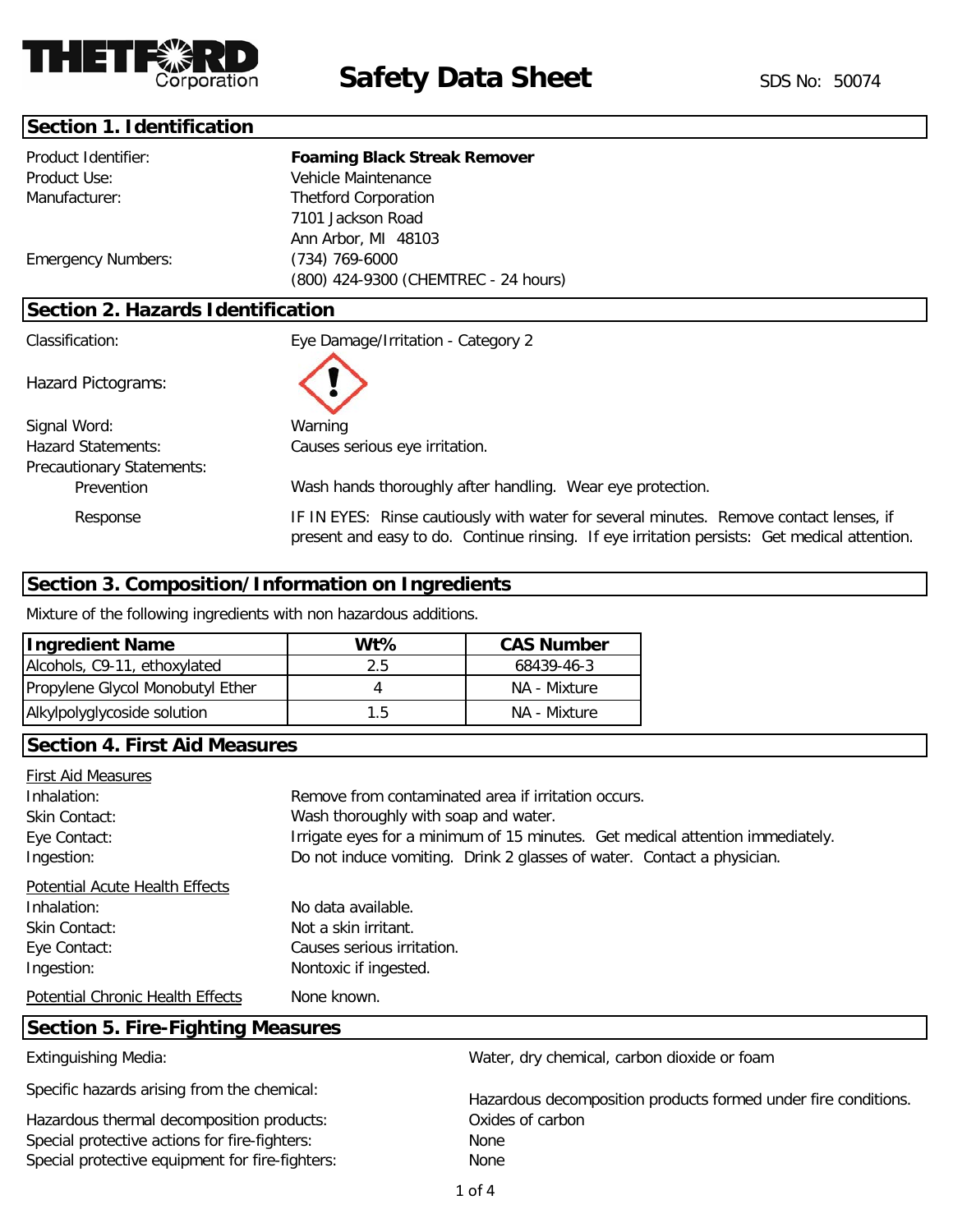### **Section 6. Accidental Release Measures**

Personal precautions, protective equipment and emergency procedures

Wear safety glasses and rubber gloves. Eliminate sources of ignition.

#### Method and materials for containment and clean up

Clean up small spills with water. Soak up larger spills with absorbent material. Place used absorbent in closed containers for disposal. Mop the area with plenty of cold, clean water. Dispose of in accordance with federal, state, and local regulations.

### **Section 7. Handling and Storage**

| Precautions for safe handling:                         | Keep away from heat and sources of ignition. Avoid contact with eyes and skin. Wash<br>thoroughly after handling. Spilled material may be slippery.                        |  |
|--------------------------------------------------------|----------------------------------------------------------------------------------------------------------------------------------------------------------------------------|--|
| Conditions for safe storage:                           | Store below 100°F (38°C). Do not freeze.                                                                                                                                   |  |
| <b>Section 8. Exposure Control/Personal Protection</b> |                                                                                                                                                                            |  |
| <b>Occupational Exposure Limits</b>                    | Contains no substances with occupational exposure limit values.                                                                                                            |  |
| <b>Appropriate Engineering Controls</b>                | Maintain adequate ventilation.                                                                                                                                             |  |
| <b>Personal Protection</b>                             |                                                                                                                                                                            |  |
| <b>Respiratory Protection:</b>                         | Not required for properly ventilated areas                                                                                                                                 |  |
| <b>Skin Protection:</b>                                | Rubber gloves                                                                                                                                                              |  |
| Eye/Face Protection:                                   | Safety glasses or goggles                                                                                                                                                  |  |
| <b>Hygiene Measures:</b>                               | Wash hands thoroughly after handling especially before eating, drinking and smoking. Wash<br>contaminated clothing before reuse. Have eyewash and safety shower available. |  |

# **Section 9. Physical and Chemical Properties**

| <b>Physical State:</b>   | Liquid               | <b>Upper/Lower Explosive Limits:</b>      | Not applicable     |
|--------------------------|----------------------|-------------------------------------------|--------------------|
| Color:                   | Colorless            | Vapor Pressure:                           | Not available      |
| Odor:                    | Detergent            | Vapor Density:                            | Not available      |
| Odor Threshold:          | Not available        | Specific Gravity:                         | 1.017              |
| pH:                      | $10.5 - 11.5$        | <b>Bulk Density:</b>                      | Not applicable     |
| Melting Point:           | Not applicable       | Solubility:                               | Completely soluble |
| Freezing Point:          | $32^{\circ}$ F (0°C) | Partition coefficient<br>n-octanol/water: | Not available      |
| <b>Boiling Point:</b>    | 210°F (99°C)         |                                           |                    |
| Flash Point (RTCC):      | >200°F (>93°C)       | Auto-ignition Temperature:                | Not available      |
| <b>Evaporation Rate:</b> | Not available        | Decomposition Temperature:                | Not available      |
| Flammability:            | Not applicable       | Viscosity:                                | None, like water   |

# **Section 10. Stability and Reactivity**

| Reactivity:                         | No information available                                |
|-------------------------------------|---------------------------------------------------------|
| <b>Chemical Stability:</b>          | Stable under recommended storage conditions             |
| Possibility of Hazardous Reactions: | No information available                                |
| Conditions to Avoid:                | Storage below 32°F or above 100°F for extended periods. |
| Incompatible Materials:             | Strong acids, bases and oxidizing agents                |
| Hazardous Decomposition Products:   | Oxides of carbon                                        |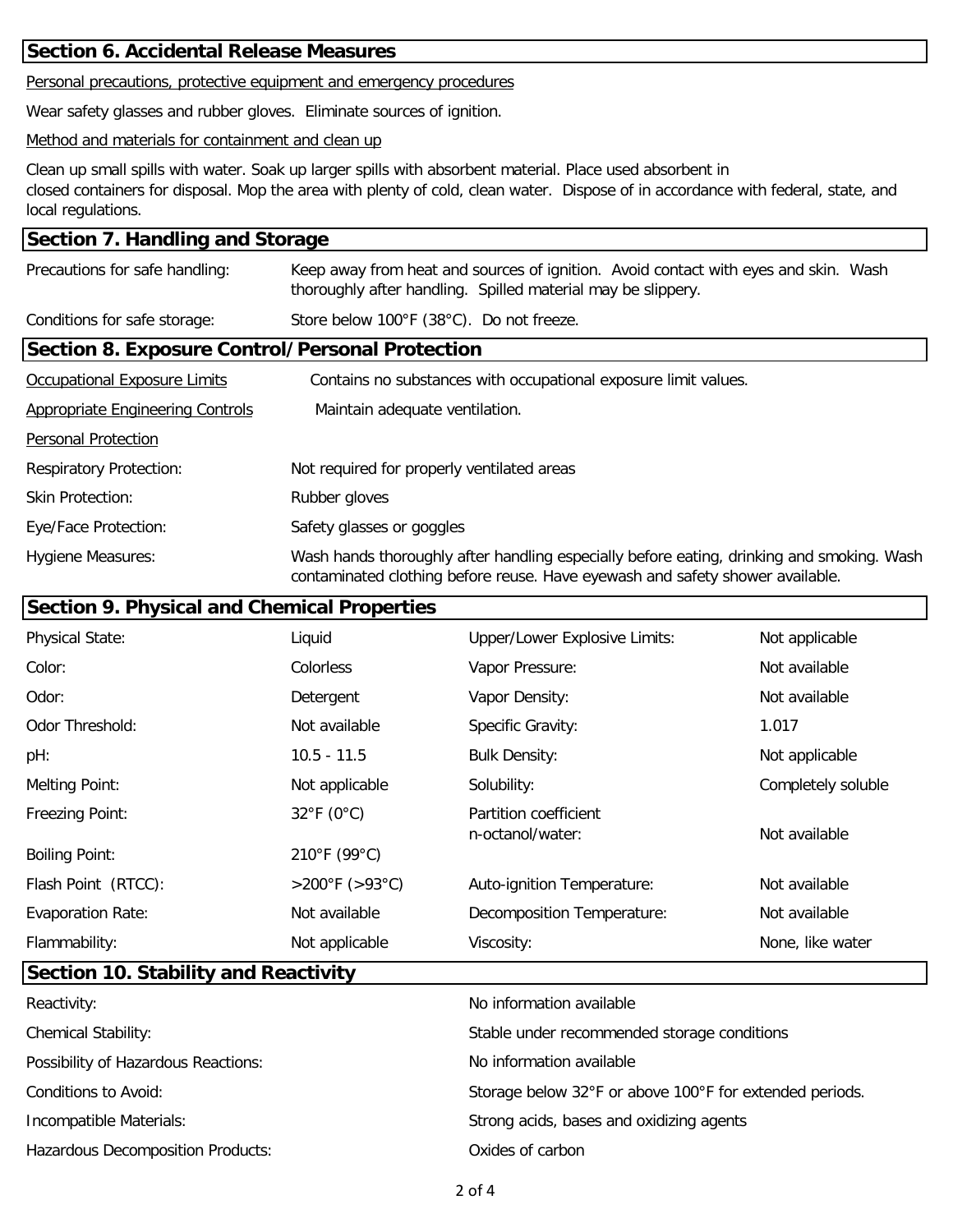# **Section 11. Toxicological Information**

Information on the likely routes of exposure: Dermal contact. Eye contact. Inhalation.

| <b>Potential Acute Health Effects</b>                                                                 |                                                                                                                  |                                                                                      |  |  |
|-------------------------------------------------------------------------------------------------------|------------------------------------------------------------------------------------------------------------------|--------------------------------------------------------------------------------------|--|--|
| Inhalation:<br>Skin Contact:<br>Eye Contact:<br>Ingestion:                                            | Not an inhalation hazard.<br>Not a skin irritant.<br>Causes serious eye irritation.<br>Nontoxic if ingested.     |                                                                                      |  |  |
| Symptoms Related to the Physical, Chemical and Toxicological Characteristics                          |                                                                                                                  |                                                                                      |  |  |
| Inhalation:<br>Skin Contact:<br>Eye Contact:<br>Ingestion:                                            | Not available.<br>May cause itchiness if left on skin.<br>Irritating with burning and tearing.<br>Not available. |                                                                                      |  |  |
| <b>Potential Chronic Health Effects</b><br><b>Short Term Exposure</b><br>Potential immediate effects: | Not available                                                                                                    |                                                                                      |  |  |
| Long Term Exposure                                                                                    |                                                                                                                  |                                                                                      |  |  |
| Potential delayed effects:                                                                            | Not available                                                                                                    |                                                                                      |  |  |
| General:                                                                                              | Not available                                                                                                    |                                                                                      |  |  |
| Carcinogenicity:                                                                                      | Ingredients not listed by ACGIH, IARC, NIOSH, NTP OR OSHA.                                                       |                                                                                      |  |  |
| Mutagenicity:                                                                                         | No known significant effects or critical hazards.                                                                |                                                                                      |  |  |
| Teratogenicity:                                                                                       | No known significant effects or critical hazards.                                                                |                                                                                      |  |  |
| Developmental Effects:                                                                                | No known significant effects or critical hazards.                                                                |                                                                                      |  |  |
| <b>Fertility Effects:</b>                                                                             | No known significant effects or critical hazards.                                                                |                                                                                      |  |  |
| <b>Information on Toxicological Effects</b><br><b>Acute Toxicity</b><br>Components:                   | Eye contact is irritating.                                                                                       |                                                                                      |  |  |
| Alcohols, C9-11, ethoxylated                                                                          | LD50 Oral<br>LD50 Dermal                                                                                         | 1,000 - 2,000 mg/kg (rat)<br>> 4,000 mg/kg (rat)                                     |  |  |
| Propylene Glycol Monobutyl Ether                                                                      | LD50 Oral<br>LD50 Oral<br>LD50 Dermal                                                                            | 2,124 - 2,700 mg/kg (rat, female)<br>2,612 - 5,500 mg/kg (rat, male)<br>>2,000 mg/kg |  |  |
| Alkylpolyglycoside solution                                                                           | LD50 Oral<br>LD50 Dermal                                                                                         | $>5,000$ mg/kg (rat)<br>$>5,000$ mg/kg (rabbit)                                      |  |  |
| Respiratory or skin sensitization                                                                     |                                                                                                                  |                                                                                      |  |  |
| Respiratory sensitization                                                                             | No known significant effects or critical hazards.                                                                |                                                                                      |  |  |
| Skin sensitization                                                                                    | No known significant effects or critical hazards.                                                                |                                                                                      |  |  |
| Carcinogenicity:                                                                                      | Not recognized as carcinogenic by Research Agencies (IARC, NTP, OSHA, ACGIH).                                    |                                                                                      |  |  |

Mutagenicity: No data available to indicate product or any components present at greater than 0.1% are mutagenic or genotoxic.

 Reproductive Toxicity: Specific target organ toxicity -No data available to indicate product or any components present at greater than 0.1% present reproductive hazards.

single exposure: No known significant effects or critical hazards.

Aspiration hazard Not an aspiration hazard

Acute toxicity estimates (ATE)